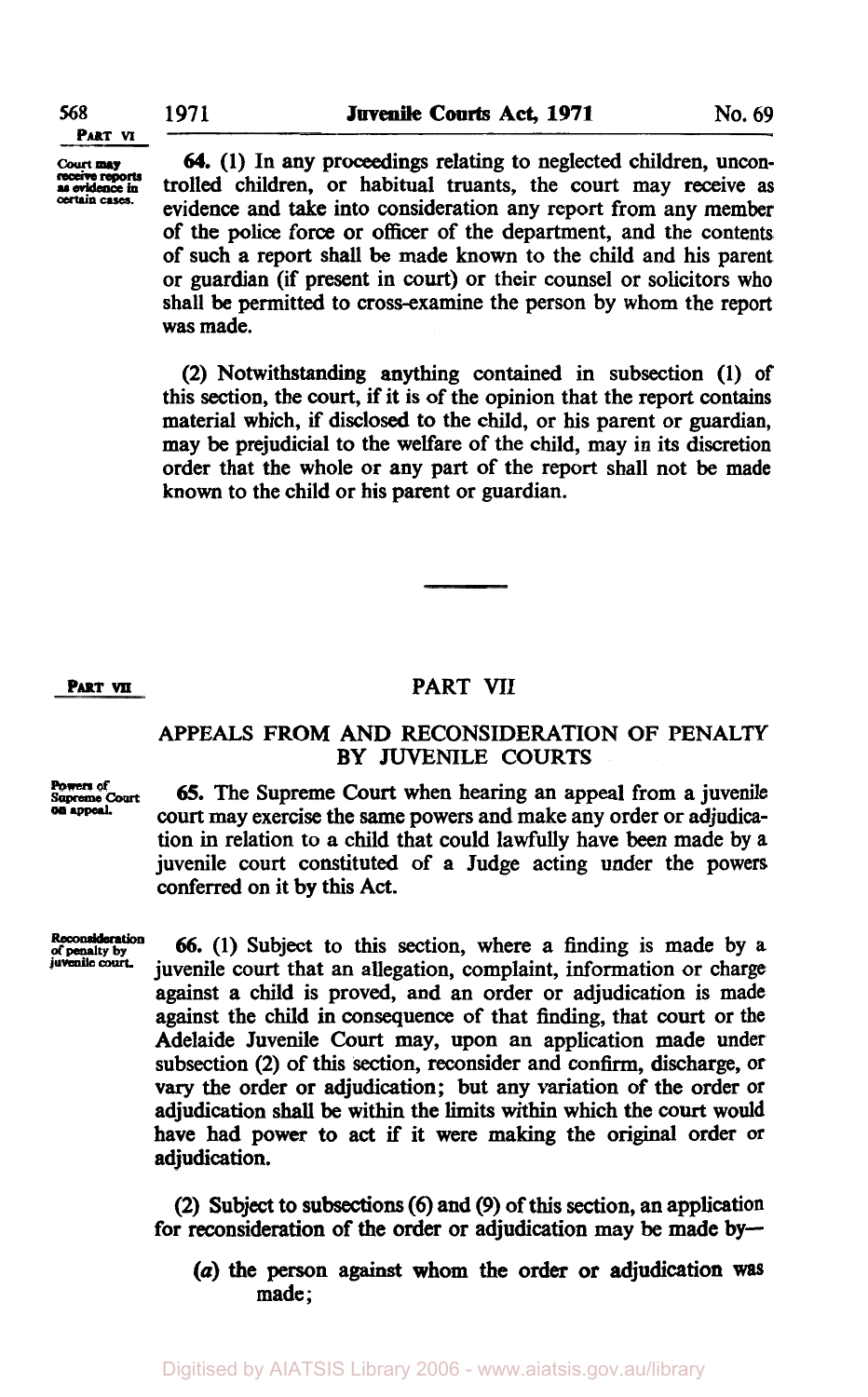*(b)* a parent or guardian of that person;

*(c)* the complainant or informant in the proceedings in relation to which the order or adjudication was made;

or

**(d)** an officer of the department,

and shall be in the prescribed form and delivered to the clerk of the court to which the application is made within one month after the date of the order or adjudication.

(3) When an application for reconsideration is received by the clerk of the court, he shall, if necessary, call for and obtain the original information or complaint and all other relevant documents, set a date for the hearing of the application and notify the applicant and all other parties concerned with the application of the date of the hearing.

**(4)** Subject to subsection (1) of this section, the court shall, upon hearing the application, reconsider the original order or adjudication and make an order confirming, discharging, or varying the order or adjudication.

*(5)* Where an order has been made under this section confirming, discharging, or varying an original order or adjudication, that order or adjudication shall have effect as **so** confirmed or varied.

(6) Where an appeal to the Supreme Court is instituted in respect of the original order or adjudication, no application to a juvenile **court** for reconsideration of that order or adjudication shall thereafter be made.

(7) Where an application for reconsideration of an original order or adjudication is made to a juvenile court under this section, no appeal shall lie to the Supreme Court against that order or adjudication.

**(8)** Subject to subsection **(9)** of this section, an appeal shall lie to the Supreme Court from any order of **a** juvenile **court** confirming, discharging, or varying an original order or adjudication under this section.

(9) The Adelaide Juvenile **Court** may **hear** and determine **an**  application for reconsideration under this section made by an officer of the department notwithstanding that the application is not made within one month from the date of the original order or adjudication; but there shall be no right of appeal to the Supreme Court from any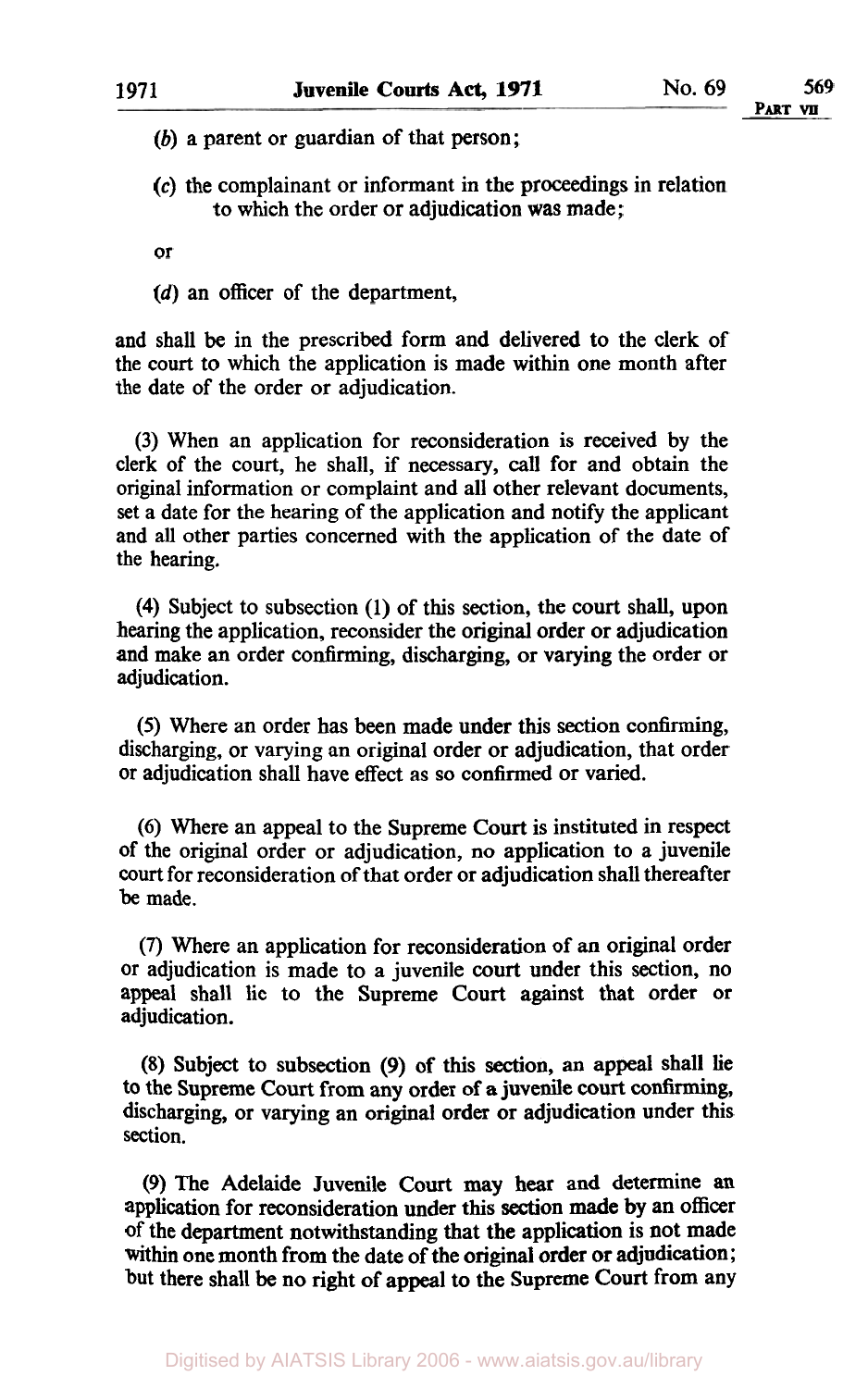order of the Adelaide Juvenile Court confirming or varying an original order or adjudication following an application heard and determined pursuant to this subsection.

(10) Where the original order or adjudication was made by a juvenile court constituted of justices, or a special justice, an application for reconsideration of the order or adjudication shall be heard by a juvenile court constituted of a Judge or special magistrate.

**(1 1)** Where the original order or adjudication was made by a juvenile court constituted of a Judge or special magistrate, an application for reconsideration of the order or adjudication shall be heard by a juvenile court constituted of a Judge.

# **PART VIII PART VIII**

## **GENERAL PROVISIONS**

of questions of<br>age, etc.

**tion Determination of questions of 67. (1)** In determining the age of any person for the purpose of deciding whether he is a child within the meaning of this Act or otherwise for the purposes of the provisions of this Act, a person who desires to institute proceedings under this Act, a juvenile aid panel, or any **court** shall act upon the best information or evidence reasonably available and if there is no satisfactory information or evidence upon which to act, upon his or its own estimate of the age of the person in respect of whom proceedings are contemplated, or have been brought.

> (2) No proceedings, decision or action of a juvenile aid panel, and no proceedings, decision, order or adjudication of any court shall be invalid by reason only of the fact that the panel or court has acted in the mistaken belief, or on the mistaken assumption that the person in **respect** of whom the proceedings are taken is, or is not, a child, or, in the case of proceedings under this Act, that that person, had, or had not, attained a certain age at a particular time.

> (3) **A** juvenile court constituted of a Judge, or any other **court**  to which proceedings by way of appeal against an order or adjudication, or for the **review** or reconsideration of an order or adjudication have been brought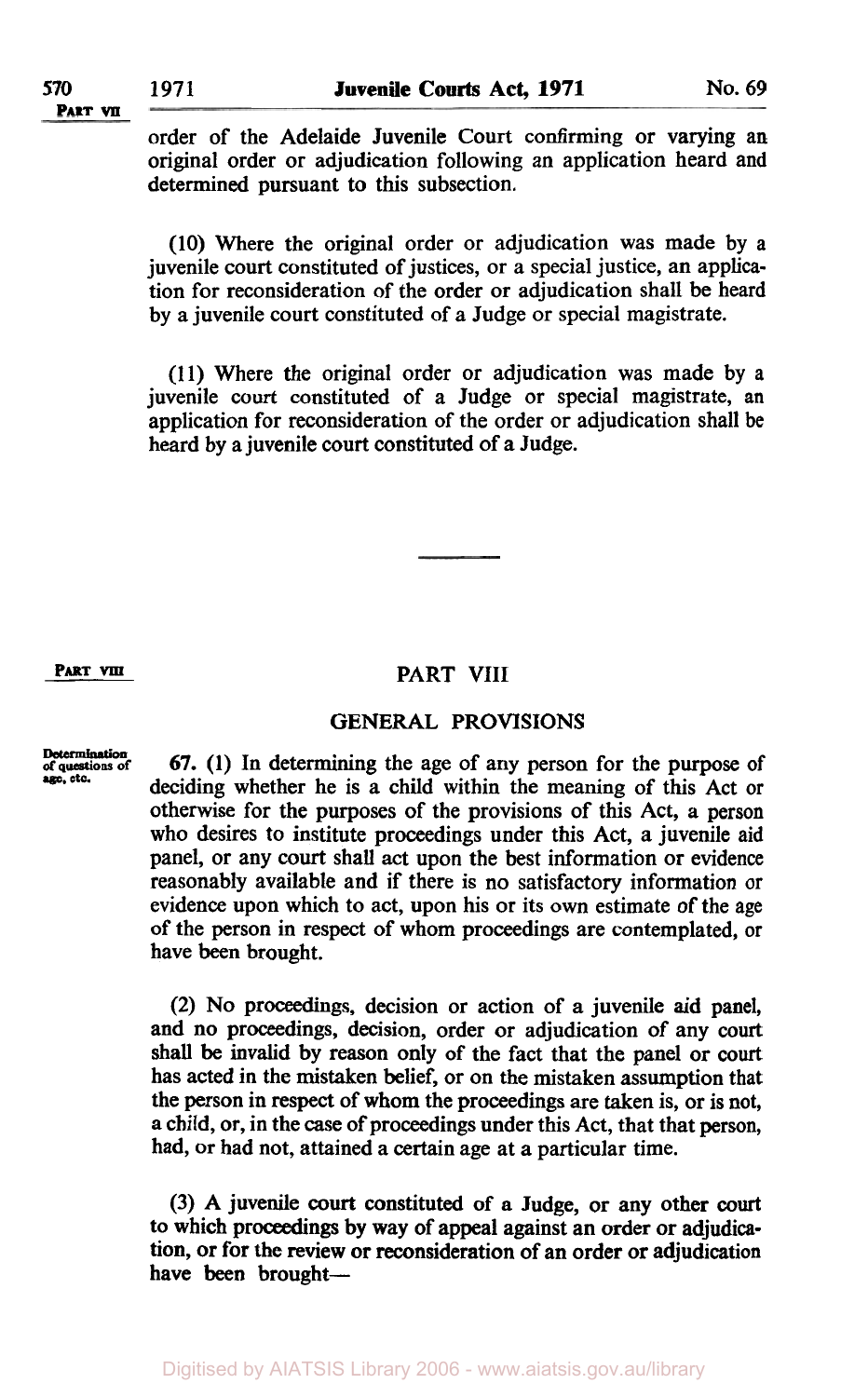in the circumstances;

*(a)* where an order or adjudication has been made in proceedings that should have been commenced under this Act, but were not so commenced, may, by order, vary or revoke the order or adjudication or substitute

or

*(b)* where the order or adjudication was made under this **Act**  in a mistaken belief, or on a mistaken assumption as to the age of the person in respect of whom the order or adjudication was made, may by order vary or revoke the order or adjudication or substitute for it such other order or adjudication as may be just in the circumstances.

for it such other order or adjudication as may be just

**(4)** An application for an order under subsection (3) of this section may be made by or on behalf of the person against whom the order or adjudication was made, or by the Director-General.

**68.** (1) The room or place in which **a** juvenile court sits shall **Power to** persons at the open to the public and at the hearing before a juvenile court from court. not be open to the public and at the hearing before a juvenile court. of any information, complaint, charge or other proceedings against a child, the court may order that all persons not directly interested in the case shall be excluded from the court or place of hearing.

(2) A juvenile court may, in its discretion, order **a** child or the parent or guardian of a child to retire from the court or place of hearing during the hearing of any part of the proceedings in relation to the child.

*69.* It shall be conclusively presumed that no child under the age *Age of criminal responsibility*  of eight years can commit an offence.

**70. (1) A** juvenile court constituted of a Judge or special magistrate **Transfer of child to prison**  may recommend to the Minister that a child who has attained the age of seventeen years and who has committed repeated serious **offences** be held in custody in a prison while he remains under the care and control of the Minister.

**(2)** The Minister shall, before forwarding any such recommendation to the Governor, obtain a report from the Director-General **as** to whether it is expedient in the interests of the child or the public interest to implement the recommendation and to any other matters upon which the Minister may desire information or advice.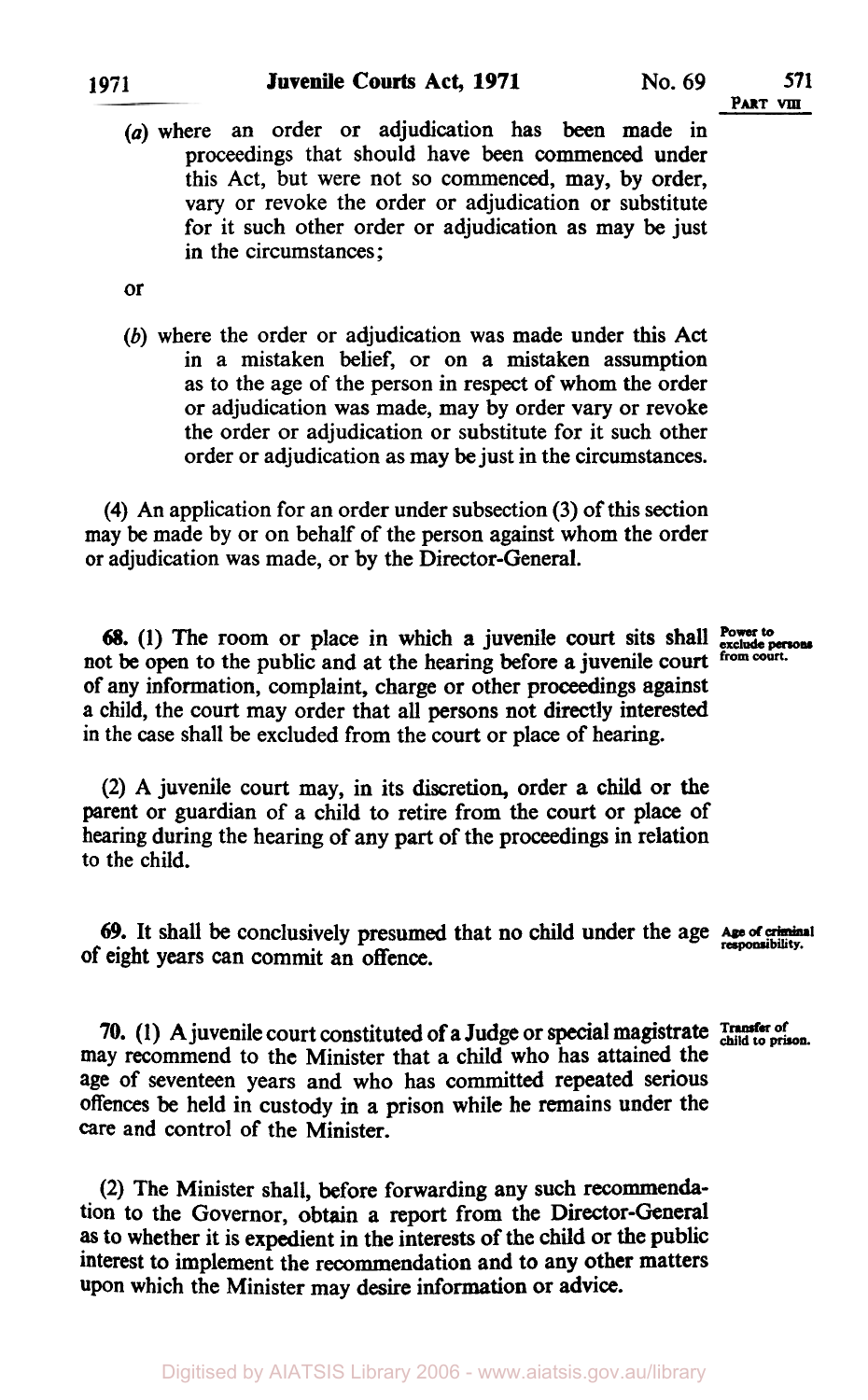(3) The Governor may, upon receipt of the recommendation of the Minister, order that the child be held in the custody of the Comptroller of Prisons.

**(4)** The Comptroller may detain a child in respect of whom an order has been made under subsection (3) of this section in any prison that he thinks appropriate.

*(5)* A child so detained shall, subject to the provisions of the Prisons Act, 1936-1969, be eligible for remission of portion of the period for which he is to be so detained, and may be released upon parole, in all respects as if he had been sentenced to imprisonment for the period for which he was placed under the control of the Minister commencing on the day on which the order was made placing him under the care and control of the Minister.

(6) A child shall not cease to be under the care and control of the Minister by reason of the fact that he is transferred to, or released from, a prison under this section.

**Mandate for detention.** 

**71.** (1) Whenever a child is ordered by a court to be sent to a home, the court shall issue **a** mandate for the taking of the child to that home and for his detention, subject to the Community Welfare Act, during the period for which he has by virtue of the order, been sent to that home.

(2) Every such mandate shall be executed and obeyed by all persons to whom it is directed and delivered, and shall be forwarded with the child to the superintendent or matron of the home and shall be a sufficient warrant for the taking and detention of the child named therein according to its terms, and no other warrant for the taking and detention of the child shall be necessary.

Mandate.

**72.** Every mandate by a court remanding a child to a home, or placing a child under the care and control of the Minister, shall contain a statement of the age and religion, so far as they are known, of the child, and where applicable the cause for which, and the home in which, the child is to be placed under such care and control.

**Procedure when order for Payment of money not complied with,** 

**73.** (1) **A court** shall not order a person who at the time of the making of the order is under the age of eighteen years to be imprisoned for default in payment of a fine or monetary penalty imposed by the court or for failure to comply with an order of the court for the payment of money, but may for any such default **or**  failure order such person to be detained in a remand home or to be placed under the care and control of the Minister until the **person**  attains the age of eighteen years or for such lesser period as the court in its discretion deems proper.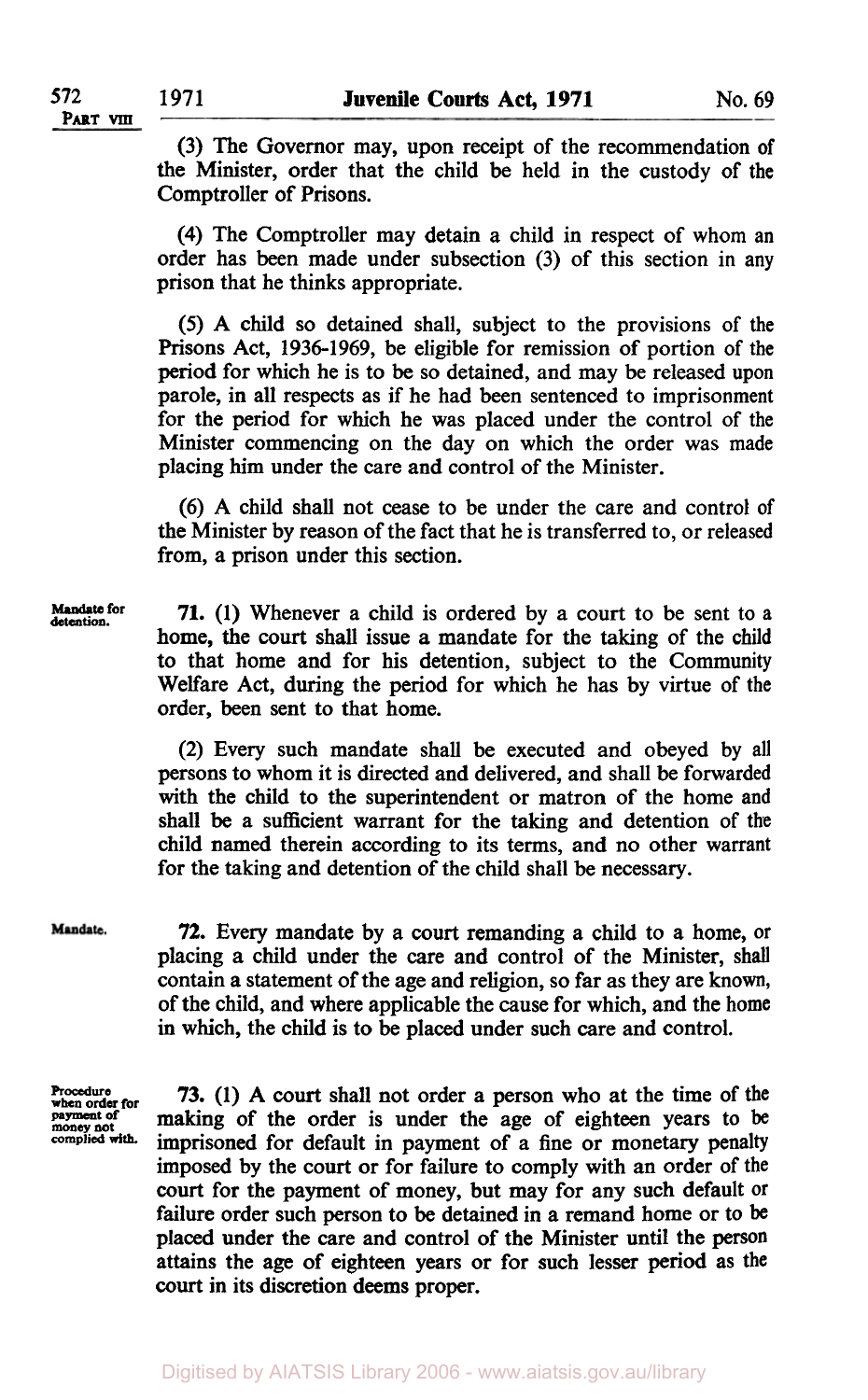(2) Where an order has been made against a child under subsection **(1)** of this section, the child may at any time before execution of a warrant or mandate issued to enforce the order apply to a juvenile court for an extension of the time fixed for payment of the fine or monetary penalty or to satisfy the order for payment of money.

# (3) Where a justice is satisfied that-

- (a) a warrant or mandate has been issued-
	- (i) placing any such person under the care and control of the Minister;

or

(ii) committing any such person to detention in **a**  home,

by reason of default in compliance with an order or judgment of a court;

*(b)* the person has attained the age of eighteen years;

and

*(c)* the warrant or mandate has not been executed,

the justice may withdraw the warrant or mandate and issue a warrant of commitment in place of the first-mentioned warrant or mandate.

**(4)** Notwithstanding anything contained in the order or judgment, the warrant of commitment so issued shall order that the person be taken to a prison and there detained for such term of imprisonment as the justice deems proper, being a term of imprisonment which could have been ordered had the order or judgment been made in respect of a person who was, at the time of the making of the order or judgment, over the age of eighteen years, and the warrant shall be sufficient authority for its execution according to the tenor thereof by any person to whom it is directed.

*(5)* Where a warrant or mandate placing any such person under the care and control of the Minister for any period by reason of default in compliance with an order or judgment of a court has been executed, and that person attains the age of eighteen years before the expiration of that period, notwithstanding anything contained in any Act, that person shall be under the care and control of the Minister for the remainder of the period, and the warrant or mandate shall be sufficient authority for that purpose, notwithstanding that the person has attained the age of eighteen years.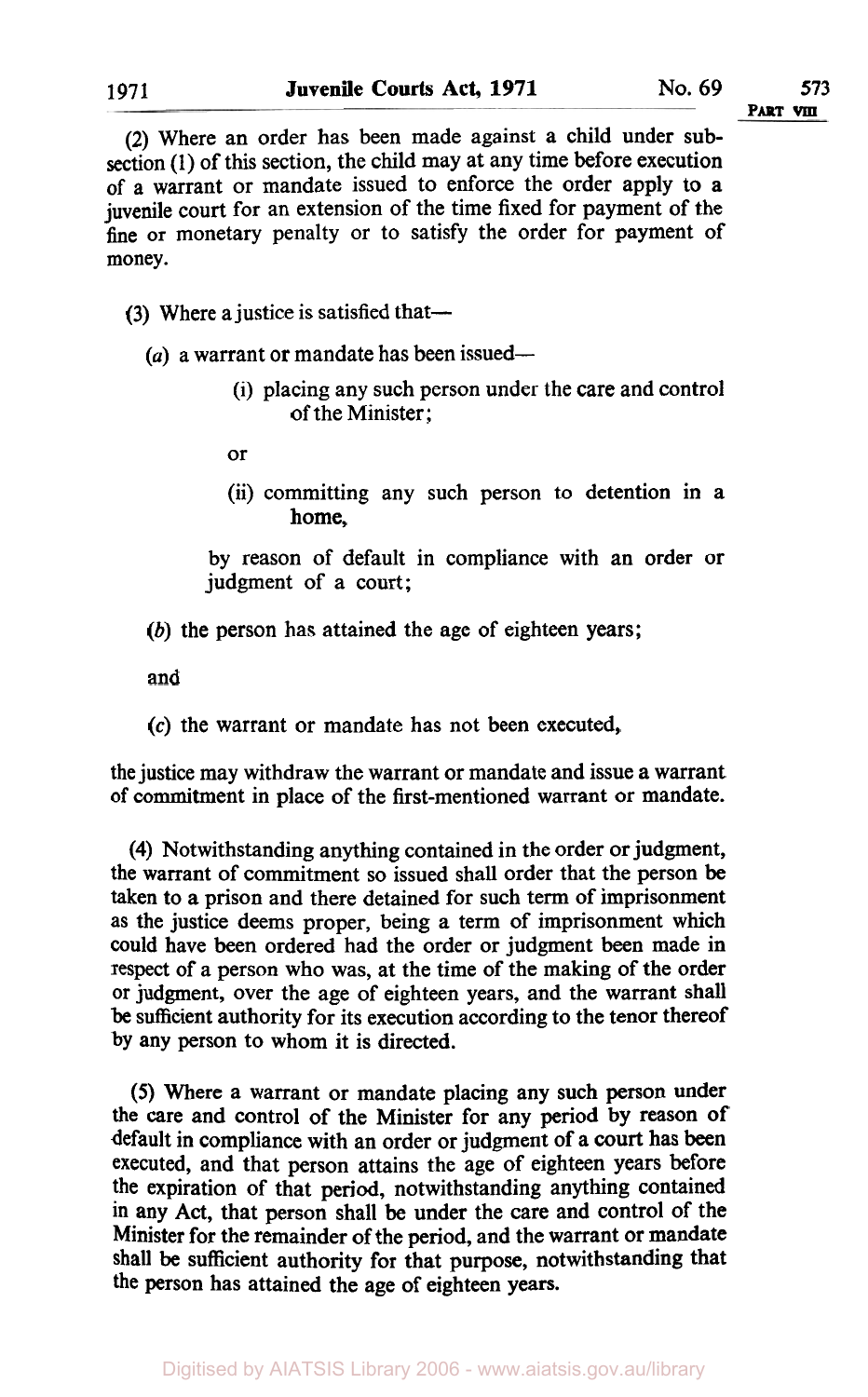## $(6)$  Where--

*(a)* a warrant or mandate committing a person under the age of eighteen years to detention in a home for any period by reason of default in compliance with an order or judgment of a court of summary jurisdiction has been executed ;

### and

*(b)* the person attains the age of eighteen years before the expiration of the period,

notwithstanding anything contained in any Act, that person may be detained in a home for the remainder of the period, and the warrant or mandate shall be sufficient authority for that purpose, notwithstanding that the person has attained the age of eighteen years.

*(7)* This section shall apply *mutatis mutandis* to a warrant or mandate issued before the commencement of this Act in respect of a child for default in payment of a fine or monetary penalty imposed by the court or for failure to comply with an order of the **court**  for payment of money.

**child may be punished in certain cases.** 

**Parent or 74.** (1) If, on the hearing of any proceedings by a juvenile court, guardian of any child is found guilty of any offence, is found to be a neglected or an uncontrolled child, a child in need of care and control or an habitual truant and the court is of the opinion that the circumstances upon which the finding is based arise wholly or partly in consequence of some fault of or lack of proper care or control on the part of the parent or guardian of the child, the court may, on the hearing or any adjournment thereof, and without any complaint made for that purpose, in its discretion, punish the parent or guardian by a fine not exceeding one hundred dollars, or by imprisonment for any term not exceeding six months.

> (2) Notwithstanding anything contained in section 62c of **the**  Justices Act, 1921-1969, the court may, under this section, punish a parent or guardian who, having been served with a notice under this section, has failed to attend the hearing, but otherwise the **court**  shall not punish the parent or guardian under this section without giving the parent or guardian an opportunity of being heard.

> (3) A notice under this section shall be addressed *to* the parent or guardian and shall specify the time when and place where the information or complaint is to be heard, and may be given by the complainant or a member of the police force or **an** officer of the department.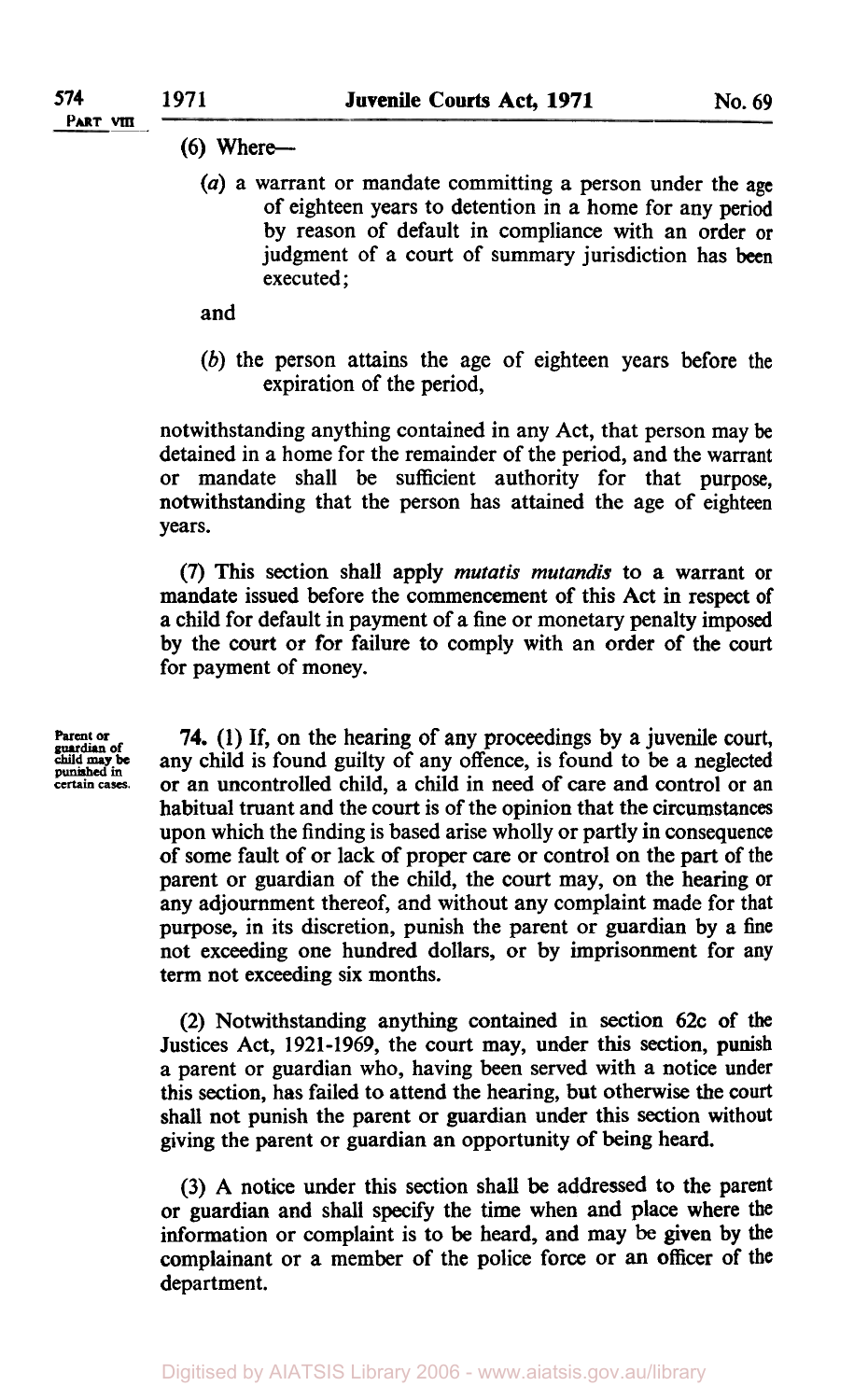**(4) Any** such notice shall be deemed sufficiently **served** if served personally on the parent or guardian or if posted addressed to him at his last known place of abode or business a reasonable time before the date of the hearing of the information or complaint.

**75.** At the hearing of any complaint or information against, or **Right of officer**  any application in respect of, a child, the Director-General or some ment to appear other officer of the department authorized in writing by the Director- **children.**  General, may be present and examine and cross-examine witnesses, and be heard in relation to any order or adjudication in respect of the child.

**76.** (1) Unless otherwise ordered by the court before which the **Restriction on reports on** proceedings are held, the result of any proceedings in a juvenile **proceedings of**  court or the result of any proceedings in the Supreme Court on an appeal or committal from a juvenile court may, subject to this section, be published or reported in a newspaper or by radio or television, and, for that purpose, the court shall, at the request of a **person** desiring so to publish or report the result of any such proceedings, make that result available to him.

(2) Unless permitted by virtue of an order of the court under subsection **(4)** of this section, a person shall not publish or report, whether by newspaper, radio, television or otherwise, the result of any proceedings in a juvenile court or of any proceedings in **the** Supreme Court on an appeal or committal from **a** juvenile **court**  revealing the name, address or school, or including any particulars calculated to lead to the identification, of any child concerned in those proceedings, whether as the person against whom those proceedings were taken or as a person in respect of whom those proceedings were taken or as a witness in those proceedings, nor shall any person publish or show any picture or film as being or including the picture of any child concerned in those proceedings.

(3) A person who publishes or reports any matter in contravention of this section or in contravention of an order of a court under this section shall be guilty of an offence and liable to a fine not exceeding two hundred dollars.

**(4)** The court before which any proceedings referred to in subsection (2) of this section are taken may by order dispense with the requirements of that subsection to such extent as may be specified in the order.

*77.* (1) The forms prescribed by regulations under this Act or any **Form.**  other Act, or forms to the like effect, may be used, with such modifications as the circumstances may require, and shall be sufficient for the purposes to which they are respectively applicable.

**PART VIII** 

**juvenile courts.**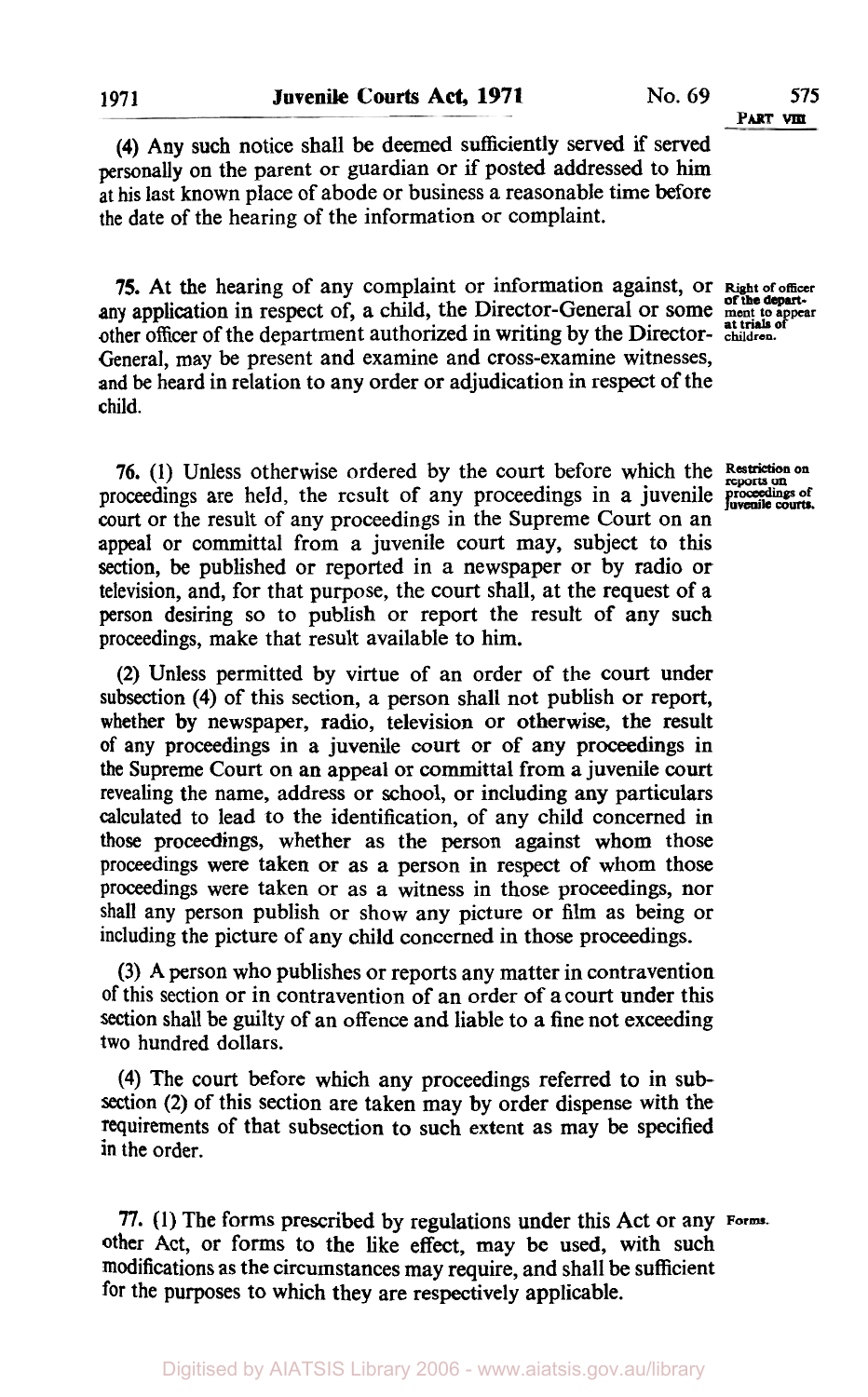(2) When no form is so prescribed, a form reasonably adapted to the circumstances of the case may be used, and shall be sufficient for its purpose.  $\frac{76}{P \text{ART VII}}$   $\frac{1971}{2}$  When n

> (3) Every complaint, information, summons, conviction, application, mandate, order, notice or warrant shall be deemed valid and sufficient if it is in any of the forms prescribed by or under the **Act**  or regulations which may be applicable, with such modifications **as**  the circumstances may require.

> **(4)** No conviction, application, mandate, order, notice or warrant under this Act or any other Act shall be held to be void or insufficient for any mere matter of form or any technical error therein.

**Issue of justice. warrant by** 

**78. No** warrant for the apprehension of a child shall be issued under this Act by a justice before whom a complaint or information is laid against the child unless the complaint or information is substantiated to the satisfaction of the justice on oath made before him.

**Regulations. 79.** The Governor may make such regulations as may be necessary or convenient for carrying into effect the provisions and objects of this Act, including (but without limiting the generality of the foregoing) regulations for the purpose of-

- *(a)* prescribing the practice and procedure to be observed by, before, or in relation to, juvenile aid panels;
- *(b)* regulating the practice and procedure of juvenile courts;
- **(c)** prescribing the duties of clerks of juvenile courts;
- (d) prescribing forms to be used under this Act;
- **(e)** prescribing penalties, not exceeding one hundred dollars in each case, for breaches of the regulations;
- *(f)* preventing a child while detained in a police station, or while being conveyed to or from any court, or while waiting before or after attendance in any court, from associating with an adult (not being a relative) **who is**  charged with or found guilty of any offence;
- **(g)** ensuring that a girl (being a child) shall, while **so** detained, conveyed or waiting, be under the care of a woman;

and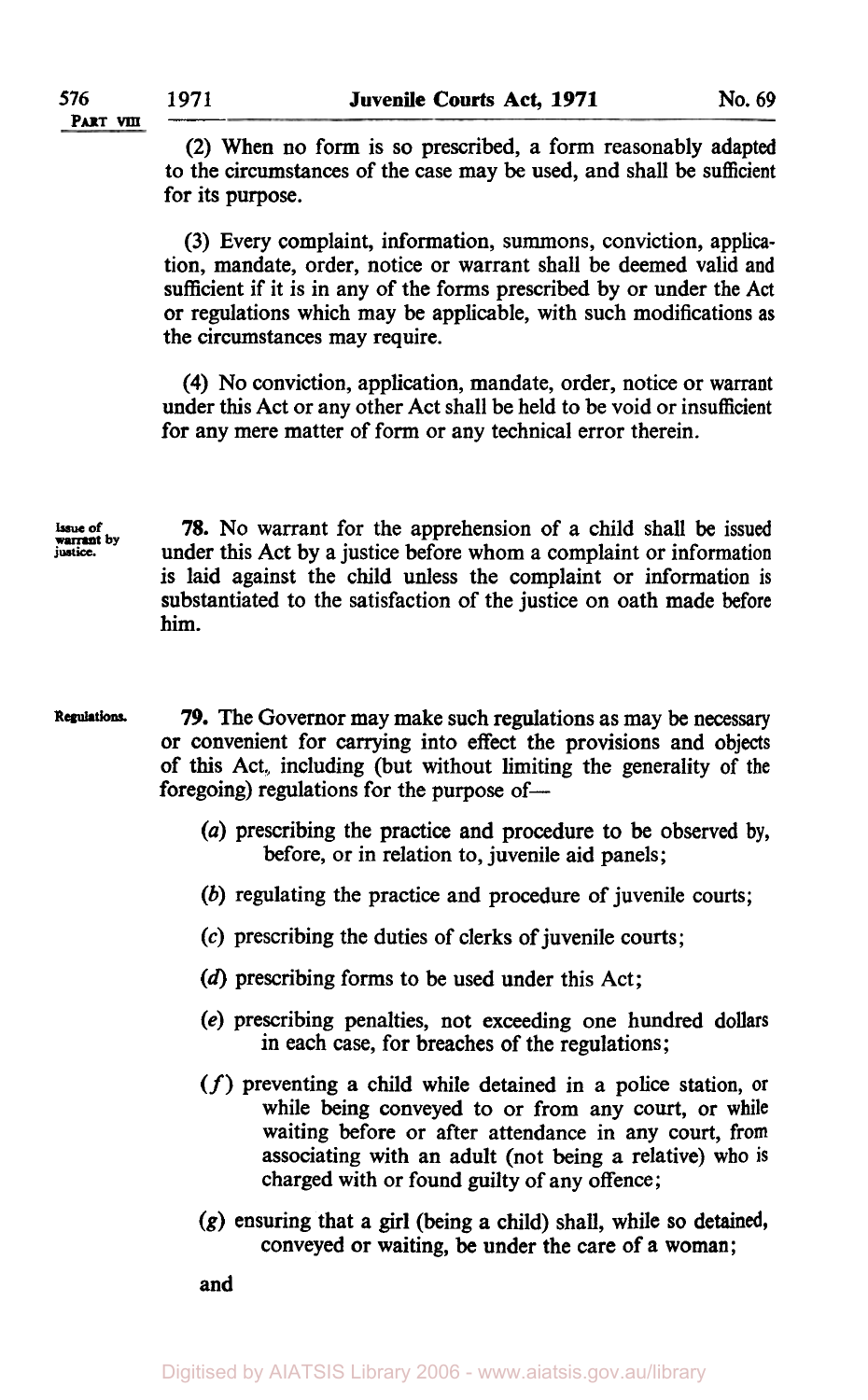*(h)* **prescribing all such other matters and things as are contemplated by this Act, or necessary or expedient for the purposes of this Act.** 

*80. All* **proceedings in respect of offences against this Act shall Summary be a summarily be all the proceedings** in respect of offences against this Fict shall proceedings<br>he disposed of summarily

Digitised by AIATSIS Library 2006 - www.aiatsis.gov.au/library